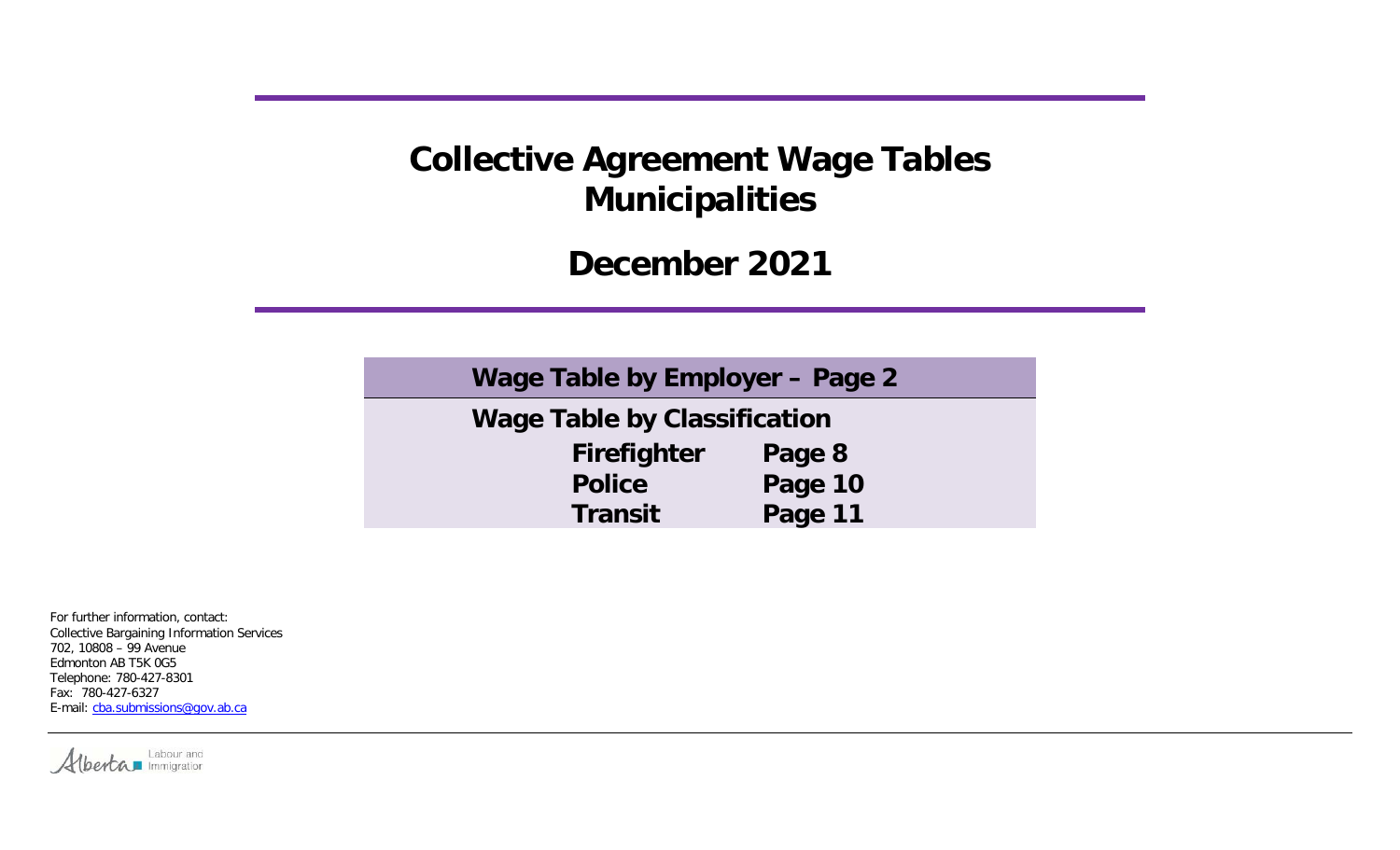| <b>Employer</b>                                        | <b>Union</b>                                                          | Ees   | <b>Expiry Date Term Settled On</b> |                 |            | 2014   | 2015 | 2016 | 2017 | 2018 | 2019 | 2020 | 2021 | 2022 | 2023 | 2024 | 2025 |
|--------------------------------------------------------|-----------------------------------------------------------------------|-------|------------------------------------|-----------------|------------|--------|------|------|------|------|------|------|------|------|------|------|------|
| <b>Beaver County</b>                                   | <b>Operating Engineers Local 955</b>                                  | 35    | 2022-08-19                         | 24              | 2020-09-01 | Varies | 2.50 | 2.50 | 0.00 | 0.50 | 0.50 | 1.00 | 0.00 |      |      |      |      |
| <b>Brazeau County</b>                                  | <b>Operating Engineers Local 955</b>                                  | 40    | 2021-12-31                         | 24              | 2019-10-16 | 3.00   | 3.00 | 1.50 | 1.75 | 0.00 | 0.00 | 1.50 | 1.50 |      |      |      |      |
| <b>Blood Tribe Police Commission</b>                   | <b>Blood Tribe Police Association</b>                                 | 27    | 2018-03-31                         | 36              | 2016-11-26 | 1.50   | 3.50 | 2.50 | 2.50 |      |      |      |      |      |      |      |      |
| Calgary Public Library                                 | CUPE Local 1169                                                       | 650   | 2020-12-31                         | 36              | 2019-06-23 | 1.80   | 2.40 | 3.50 | 4.00 | 0.00 | 0.00 | 0.00 |      |      |      |      |      |
| Camrose County                                         | <b>Operating Engineers Local 955</b>                                  | 40    | 2023-12-31                         | 36              | 2021-05-25 | 2.00   | 3.00 | 3.00 | 3.50 | 0.00 | 1.00 | 1.50 | 0.00 | 0.00 | 0.00 |      |      |
| City of Airdrie                                        | IAFF Local 4778                                                       | 71    | 2020-12-31                         | 36              | 2019-07-05 | 2.50   | 1.50 | 2.60 | 2.00 | 2.00 | 2.00 | 2.00 |      |      |      |      |      |
| City of Brooks                                         | CUPE Local 1032                                                       | 60    | 2022-12-31                         | 48              | 2019-01-29 | 3.00   | 1.34 | 1.36 | 1.35 | 1.33 | 2.00 | 2.00 | 2.00 | 1.50 |      |      |      |
| City of Calgary                                        | ATU Local 583                                                         | 3,100 | 2021-01-03                         | 36              | 2019-08-15 | 1.80   | 3.20 | 3.50 | 4.00 | 0.00 | 0.00 | 1.50 |      |      |      |      |      |
| City of Calgary                                        | <b>Calgary Police Association</b>                                     | 2,200 | 2021-01-03                         | 36              | 2020-04-06 | 2.25   | 2.75 | 3.00 | 2.50 | 0.00 | 1.50 | 1.50 |      |      |      |      |      |
| City of Calgary                                        | Calgary Police Senior Officers' Assor                                 | 37    | 2018-01-05                         | 12 <sup>1</sup> | 2016-12-16 | 2.25   | 2.75 | 3.00 | 2.50 |      |      |      |      |      |      |      |      |
| City of Calgary                                        | Carpenters Local 2103                                                 | 11    | 2018-01-05                         | 48              | 2014-06-26 | 1.80   | 3.20 | 3.50 | 4.00 |      |      |      |      |      |      |      |      |
| City of Calgary                                        | IAFF Local 255                                                        | 1,387 | 2019-12-31                         | 24              | 2019-09-27 | 2.25   | 2.50 | 2.50 | 2.50 | 0.00 | 1.50 |      |      |      |      |      |      |
| City of Calgary                                        | <b>IBEW Local 254</b>                                                 | 162   | 2021-03-30                         | 36              | 2020-08-17 | 1.80   | 3.20 | 3.50 | 4.00 | 0.00 | 0.00 | 1.50 |      |      |      |      |      |
| City of Calgary - Civic Foremen                        | CUPE Local 709                                                        | 460   | 2021-01-03                         | 36              | 2019-04-23 | 1.80   | 3.20 | 3.50 | 4.00 | 0.00 | 0.00 | 1.50 |      |      |      |      |      |
| City of Calgary - Emergency Communications<br>Officers | <b>IBEW Local 254</b>                                                 | 307   | 2021-01-03                         | 36              | 2019-12-19 | 1.80   | 3.20 | 3.50 | 4.00 | 0.00 | 0.00 | 1.50 |      |      |      |      |      |
| City of Calgary - Inside Workers                       | <b>CUPE Local 38</b>                                                  | 4,200 | 2021-01-01                         | 36              | 2019-03-15 | 1.80   | 3.20 | 3.50 | 4.00 | 0.00 | 0.00 | 1.50 |      |      |      |      |      |
| City of Calgary - Outside Workers                      | CUPE Local 37                                                         | 2,800 | 2021-01-03                         | 36              | 2019-04-18 | 1.80   | 3.20 | 3.50 | 4.00 | 0.00 | 0.00 | 1.50 |      |      |      |      |      |
| City of Camrose                                        | <b>Camrose Police Association</b>                                     | 28    | 2020-12-31                         | 36              | 2018-04-16 | 1.75   | 2.00 | 2.50 | 2.00 | 1.25 | 1.25 | 2.25 |      |      |      |      |      |
| City of Camrose                                        | CUPE Local 1425                                                       | 105   | 2021-12-31                         | 12              | 2020-10-05 | 2.00   | 2.25 | 2.50 | 1.50 | 1.50 | 2.00 | 0.00 | 0.00 |      |      |      |      |
| City of Cold Lake                                      | <b>AUPE</b>                                                           | 118   | 2021-12-31                         | 48              | 2018-08-07 | 4.90   | 3.00 | 3.00 | 3.25 | 1.50 | 1.50 | 1.75 | 2.25 |      |      |      |      |
| City of Edmonton                                       | Civic Service Union 52                                                | 4,400 | 2020-12-19                         | 24              | 2020-08-17 | 2.00   | 2.25 | 2.75 | 3.00 | 3.00 | 0.00 | 0.00 |      |      |      |      |      |
| City of Edmonton                                       | CUPE Local 30                                                         | 3,545 | 2020-12-19                         | 12              | 2019-12-13 | 2.00   | 2.25 | 2.75 | 3.00 | 3.00 | 0.00 | 0.00 |      |      |      |      |      |
| City of Edmonton                                       | <b>Edmonton Police Association</b>                                    | 1,881 | 2020-12-20                         | 24              | 2018-12-21 | 2.40   | 2.50 | 2.75 | 2.25 | 2.50 | 1.50 | 1.50 |      |      |      |      |      |
| City of Edmonton                                       | <b>Edmonton Police Service Senior</b><br><b>Officers' Association</b> | 40    | 2020-12-20                         | 36              | 2019-06-09 | 2.40   | 2.50 | 2.75 | 2.25 | 2.50 | 1.50 | 1.50 |      |      |      |      |      |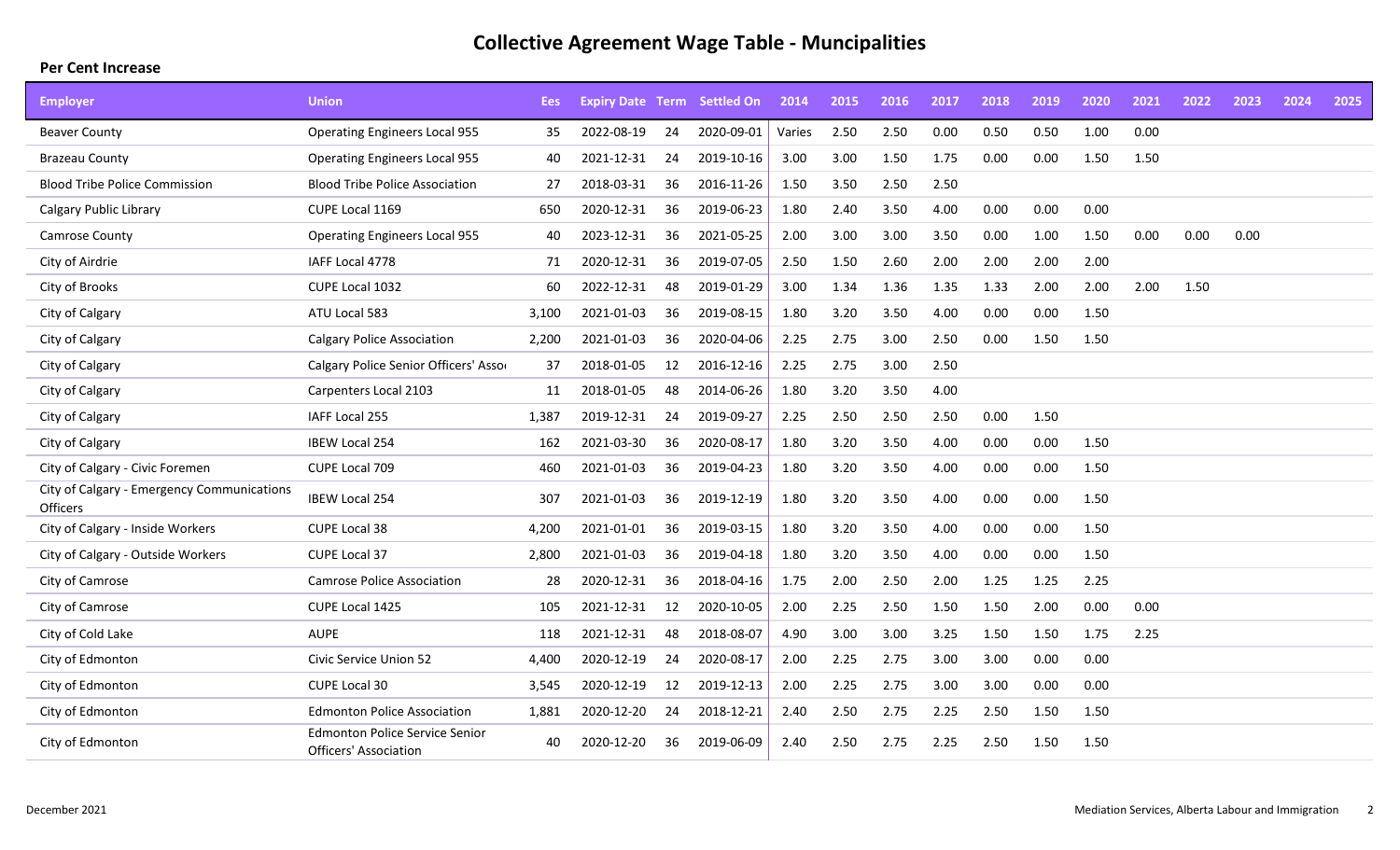| <b>Employer</b>                                    | <b>Union</b>                                         | Ees   | <b>Expiry Date Term Settled On</b> |    |            | 2014 | 2015 | 2016 | 2017 | 2018 | 2019 | 2020 | 2021 | 2022 | 2023 | 2024 | 2025 |
|----------------------------------------------------|------------------------------------------------------|-------|------------------------------------|----|------------|------|------|------|------|------|------|------|------|------|------|------|------|
| City of Edmonton                                   | IAFF Local 209                                       | 1,284 | 2018-12-25                         | 24 | 2018-12-21 | 2.00 | 2.25 | 2.50 | 3.00 | 2.50 |      |      |      |      |      |      |      |
| City of Edmonton                                   | IBEW Local 1007                                      | 106   | 2021-12-18                         | 27 | 2019-09-16 | 2.00 | 2.25 | 2.75 | 3.00 | 3.00 | 0.00 | 0.00 | 1.50 |      |      |      |      |
| City of Edmonton - DATS                            | ATU Local 569                                        | 131   | 2021-12-18                         | 16 | 2019-09-05 | 2.00 | 2.25 | 2.75 | 3.00 | 3.00 | 0.00 | 0.00 |      |      |      |      |      |
| City of Edmonton - Transit                         | ATU Local 569                                        | 2,339 | 2020-12-19                         | 24 | 2020-02-27 | 2.00 | 2.25 | 2.75 | 3.00 | 3.00 | 0.00 | 0.00 |      |      |      |      |      |
| City of Fort Saskatchewan                          | CUPE Local 30                                        | 247   | 2022-12-31                         | 36 | 2021-03-09 | 5.00 | 2.50 | 3.00 | 0.00 | 2.00 | 2.00 | 0.00 | 0.00 | 1.50 |      |      |      |
| City of Grande Prairie                             | CUPE Local 787                                       | 644   | 2021-12-31                         | 36 | 2019-08-26 | 3.50 | 3.75 | 1.50 | 1.80 | 2.25 | 1.00 | 2.00 | 1.50 |      |      |      |      |
| City of Grande Prairie                             | IAFF Local 2770                                      | 88    | 2019-12-31                         | 24 | 2019-10-21 | 3.56 | 1.50 | 1.79 | 1.95 | 1.85 | 2.15 |      |      |      |      |      |      |
| City of Lacombe                                    | Lacombe Police Association                           | 21    | 2025-12-31                         | 60 | 2021-03-22 | 2.00 | 2.25 | 2.50 | 2.00 | 1.00 | 1.75 | 1.75 | 1.00 | 2.00 | 1.75 | 2.00 | 2.00 |
| City of Leduc                                      | IAFF Local 4739                                      | 80    | 2020-12-31                         | 36 | 2019-11-04 | 1.35 | 2.35 | 1.83 | 2.00 | 2.25 | 2.25 | 2.00 |      |      |      |      |      |
| City of Lethbridge                                 | <b>CUPE Local 70</b>                                 | 860   | 2022-12-31                         | 48 | 2018-12-10 | 2.00 | 2.00 | 2.00 | 2.50 | 3.00 | 1.00 | 1.50 | 1.50 | 2.00 |      |      |      |
| City of Lethbridge                                 | IAFF Local 237                                       | 211   | 2020-12-31                         | 48 | 2018-10-01 | 2.50 | 2.20 | 2.50 | 2.30 | 2.00 | 2.00 | 2.00 |      |      |      |      |      |
| City of Lethbridge                                 | <b>IBEW Local 254</b>                                | 84    | 2022-12-31                         | 60 | 2019-06-10 | 2.00 | 2.00 | 2.00 | 2.00 | 2.25 | 1.00 | 1.50 | 1.50 | 2.00 |      |      |      |
| City of Lethbridge                                 | Lethbridge Police Association                        | 166   | 2020-12-31                         | 36 | 2019-12-16 | 3.00 | 2.00 | 2.50 | 2.00 | 2.00 | 2.00 | 2.00 |      |      |      |      |      |
| City of Lethbridge                                 | Lethbridge Regional Police Senior<br><b>Officers</b> | 3     | 2020-12-31                         | 36 | 2020-01-27 | 3.00 | 2.84 | 2.50 | 2.00 | 2.00 | 2.00 | 0.00 |      |      |      |      |      |
| City of Lethbridge                                 | <b>Operating Engineers Local 955</b>                 | 12    | 2022-12-31                         | 48 | 2019-01-10 | 2.00 | 2.00 | 2.00 | 2.50 | 3.00 | 1.00 | 1.50 | 1.50 | 2.00 |      |      |      |
| City of Lethbridge - Access A Ride                 | ATU Local 987                                        | 43    | 2024-12-31                         | 60 | 2021-03-09 | 2.25 | 2.00 | 2.00 | 2.50 | 3.00 | 1.00 | 1.50 | 0.00 | 0.00 | 1.50 | 2.00 |      |
| City of Lethbridge - Transit                       | ATU Local 987                                        | 173   | 2022-12-31                         | 48 | 2019-06-24 | 2.25 | 2.00 | 2.00 | 2.50 | 3.00 | 1.00 | 1.50 | 1.50 | 2.00 |      |      |      |
| City of Lloydminster                               | CUPE Local 1015                                      | 276   | 2021-12-31                         | 36 | 2019-01-10 | 3.00 | 3.00 | 2.75 | 2.75 | 2.75 | 2.00 | 2.00 | 2.00 |      |      |      |      |
| City of Lloydminster                               | IAFF Local 5182                                      | 36    | 2021-12-31                         | 44 | 2019-06-10 |      |      |      |      |      | 2.00 | 2.00 | 2.00 |      |      |      |      |
| City of Medicine Hat                               | CUPE Local 46                                        | 800   | 2022-12-31                         | 36 | 2020-08-17 | 2.50 | 2.25 | 2.00 | 0.00 | 2.00 | 2.00 | 0.00 | 0.00 | 2.00 |      |      |      |
| City of Medicine Hat                               | IAFF Local 263                                       | 78    | 2018-12-31                         | 42 | 2016-11-07 | 3.50 | 2.00 | 2.12 | 0.00 | 2.00 |      |      |      |      |      |      |      |
| City of Medicine Hat                               | Medicine Hat Police Associatiion                     | 114   | 2020-12-31                         | 48 | 2019-04-15 | 2.50 | 2.50 | 2.50 | 0.00 | 2.00 | 2.00 | 3.50 |      |      |      |      |      |
| City of Medicine Hat - Electrical Distribution     | <b>IBEW Local 254</b>                                | 54    | 2023-12-31                         | 48 | 2021-10-05 | 3.50 | 3.50 | 3.00 | 0.00 | 2.00 | 2.00 | 1.10 | 1.00 | 2.00 | 2.00 |      |      |
| City of Medicine Hat - Power & Water<br>Generation | <b>IBEW Local 254</b>                                | 52    | 2023-12-31                         | 48 | 2021-10-05 | 3.50 | 3.50 | 3.00 | 0.00 | 2.00 | 2.00 | 1.10 | 1.00 | 2.00 | 2.00 |      |      |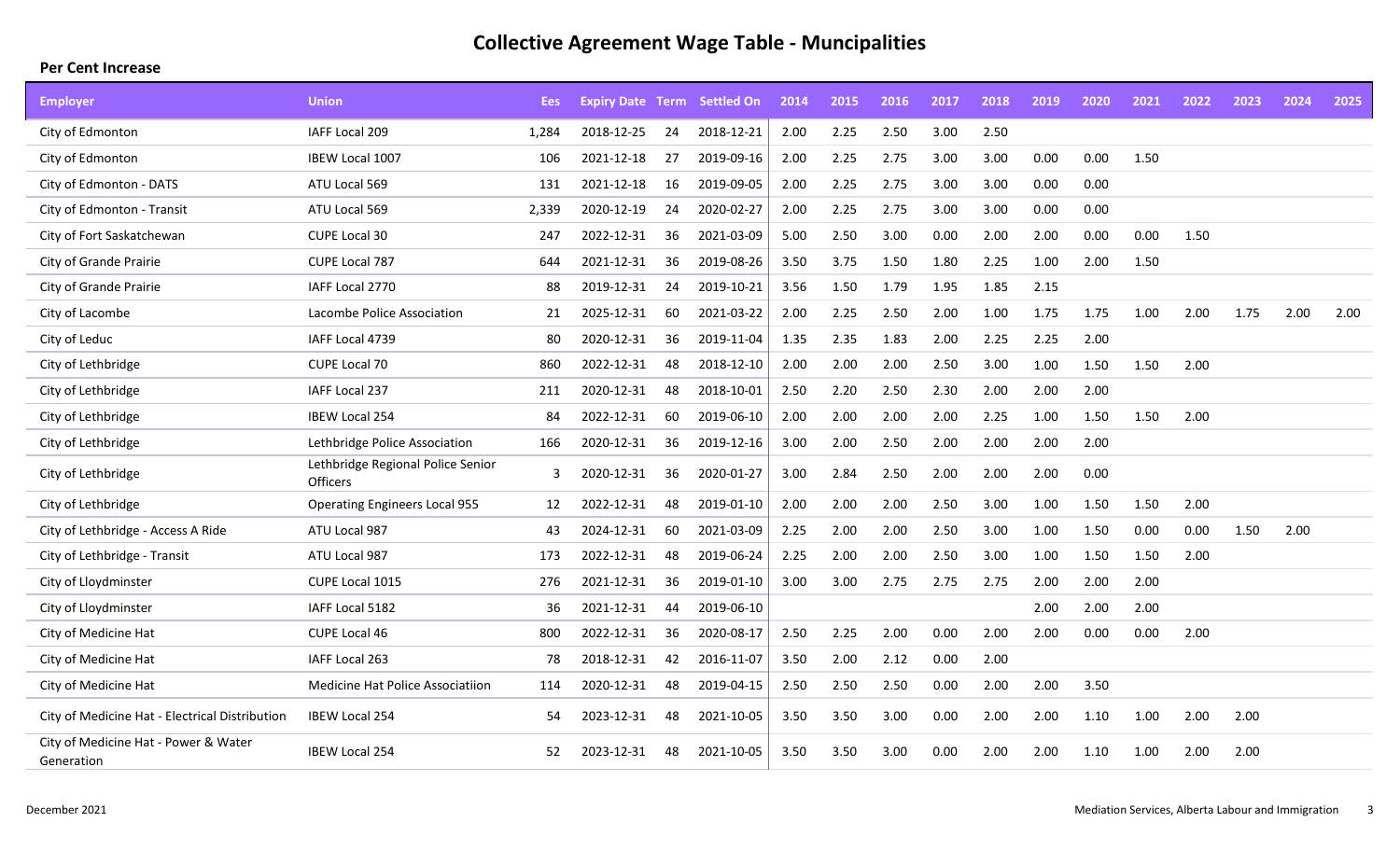| <b>Employer</b>                                 | <b>Union</b>                         | Ees   | <b>Expiry Date Term Settled On</b> |    |            | 2014 | 2015 | 2016 | 2017 | 2018 | 2019  | 2020 | 2021 | 2022 | 2023 | 2024 | 2025 |
|-------------------------------------------------|--------------------------------------|-------|------------------------------------|----|------------|------|------|------|------|------|-------|------|------|------|------|------|------|
| City of Red Deer                                | ATU Local 1374                       | 142   | 2020-12-31                         | 36 | 2018-09-04 | 3.00 | 2.00 | 1.50 | 2.25 | 1.00 | 1.00  | 2.00 |      |      |      |      |      |
| City of Red Deer                                | CUPE Local 417                       | 1,195 | 2020-12-31                         | 36 | 2018-10-30 | 3.00 | 3.00 | 2.00 | 2.50 | 1.00 | 1.00  | 2.00 |      |      |      |      |      |
| City of Red Deer                                | IAFF Local 1190                      | 198   | 2019-06-30                         | 30 | 2017-07-31 | 2.00 | 2.25 | 2.50 | 2.50 | 2.20 | 1.20  |      |      |      |      |      |      |
| City of Red Deer                                | IBEW Local 254                       | 44    | 2018-12-31                         | 24 | 2017-03-06 | 2.70 | 3.50 | 3.50 | 1.75 | 2.00 |       |      |      |      |      |      |      |
| City of Spruce Grove                            | IAFF Local 3021                      | 46    | 2019-12-31                         | 66 | 2016-06-13 | 1.50 | 2.00 | 2.00 | 2.00 | 2.00 | 2.50  |      |      |      |      |      |      |
| City of Spruce Grove                            | <b>Operating Engineers Local 955</b> | 99    | 2021-12-31                         | 72 | 2016-05-05 | 3.00 | 3.00 | 2.00 | 2.25 | 2.50 | 2.75  | 0.00 | 0.00 |      |      |      |      |
| City of St. Albert                              | CUPE Local 941                       | 154   | 2021-12-31                         | 36 | 2019-11-12 | 2.70 | 2.70 | 2.25 | 2.00 | 2.50 | 2.00  | 0.00 | 1.25 |      |      |      |      |
| City of St. Albert                              | IAFF Local 2130                      | 116   | 2019-12-31                         | 24 | 2019-10-03 | 2.60 | 1.60 | 1.68 | 1.95 | 2.10 | 2.20  |      |      |      |      |      |      |
| City of St. Albert - Diversified Transportation | ATU Local 569                        | 57    | 2022-12-31                         | 48 | 2019-04-30 | 5.00 | 3.50 | 1.50 | 2.00 | 2.50 | 0.00  | 1.25 | 1.75 | 2.00 |      |      |      |
| City of St. Albert - Policing Services          | CUPE Local 5141                      | 58    | 2021-12-31                         | 36 | 2019-11-07 | 3.50 | 3.50 | 2.25 | 2.00 | 2.50 | 2.25  | 0.00 | 1.25 |      |      |      |      |
| County of Forty Mile No. 8                      | CUPE Local 3395                      | 60    | 2022-12-31                         | 48 | 2019-08-22 | 2.50 | 2.50 | 0.00 | 1.00 | 2.00 | 1.00  | 1.00 | 1.50 | 2.00 |      |      |      |
| County of Grande Prairie No. 1                  | IAFF Local 5108                      | 57    | 2019-12-31                         | 36 | 2018-07-26 |      |      |      | 2.50 | 4.25 | 4.00  |      |      |      |      |      |      |
| County of Newell No. 4                          | CUPE Local 1032                      | 18    | 2024-12-31                         | 48 | 2020-09-01 | 2.00 | 2.00 | 2.00 | 0.00 | 1.00 | 2.00  | 2.00 | 0.00 | 1.00 | 2.00 | 2.00 |      |
| County of Northern Lights                       | <b>AUPE</b>                          | 41    | 2021-12-31                         | 36 | 2019-11-22 | 3.00 | 3.25 | 1.00 | 1.25 | 1.50 | 0.00  | 1.00 | 1.00 |      |      |      |      |
| County of Paintearth No. 18                     | <b>Operating Engineers Local 955</b> | 32    | 2024-12-31                         | 36 | 2021-10-04 | 3.00 | 3.00 | 2.40 | 2.40 | 0.00 | 1.75  | 1.75 | 2.25 | 0.00 | 1.50 | 1.75 |      |
| County of Wetaskiwin No. 10                     | <b>Operating Engineers Local 955</b> | 36    | 2023-12-31                         | 35 | 2021-02-11 | 2.50 | 3.00 | 3.00 | 3.50 | 0.50 | 1.00  | 1.50 | 0.00 | 0.00 | 0.00 |      |      |
| <b>Edmonton Public Library</b>                  | Civic Service Union 52               | 620   | 2018-12-22                         | 60 | 2015-01-22 | 2.00 | 2.25 | 2.75 | 3.00 | 3.00 |       |      |      |      |      |      |      |
| Edson & Distict Public Library                  | CUPE Local 2838                      | 9     | 2022-12-31                         | 48 | 2019-03-20 | 3.00 | 2.50 | 2.50 | 3.00 | 3.00 | 1.00  | 1.50 | 1.50 | 2.00 |      |      |      |
| Lac Ste. Anne County                            | CUPE Local 1928                      | 27    | 2023-12-31                         | 36 | 2021-03-16 | 2.00 | 3.00 | 3.00 | 0.50 | 1.50 | \$.80 | 1.50 | 0.00 | 0.75 | 1.50 |      |      |
| Lethbridge County                               | CUPE Local 2800                      | 50    | 2022-12-31                         | 48 | 2019-02-13 | 2.80 | 2.75 | 2.75 | 2.75 | 3.75 | 1.00  | 1.00 | 1.00 | 1.50 |      |      |      |
| Lethbridge Public Library                       | CUPE Local 70                        | 65    | 2022-12-31                         | 48 | 2019-05-07 | 2.00 | 2.00 | 2.00 | 2.50 | 3.00 | 1.00  | 1.50 | 1.50 | 2.00 |      |      |      |
| Lloydminster Public Library                     | CUPE Local 2114                      | 8     | 2022-12-31                         | 36 | 2020-03-18 | 3.00 | 1.00 | 2.75 | 5.00 | 1.00 | 1.00  | 2.00 | 2.00 | 2.00 |      |      |      |
| Mackenzie County                                | <b>AUPE</b>                          | 74    | 2022-12-31                         | 48 | 2019-11-27 | 3.25 | 3.25 | 1.00 | 1.25 | 1.50 | 0.00  | 0.00 | 0.00 | 0.00 |      |      |      |
| Medicine Hat Public Library                     | <b>CUPE Local 46</b>                 | 35    | 2023-12-31                         | 36 | 2020-11-02 | 2.00 | 2.00 | 2.00 | 2.00 | 0.00 | 0.00  | 0.00 | 2.00 | 1.50 | 0.00 |      |      |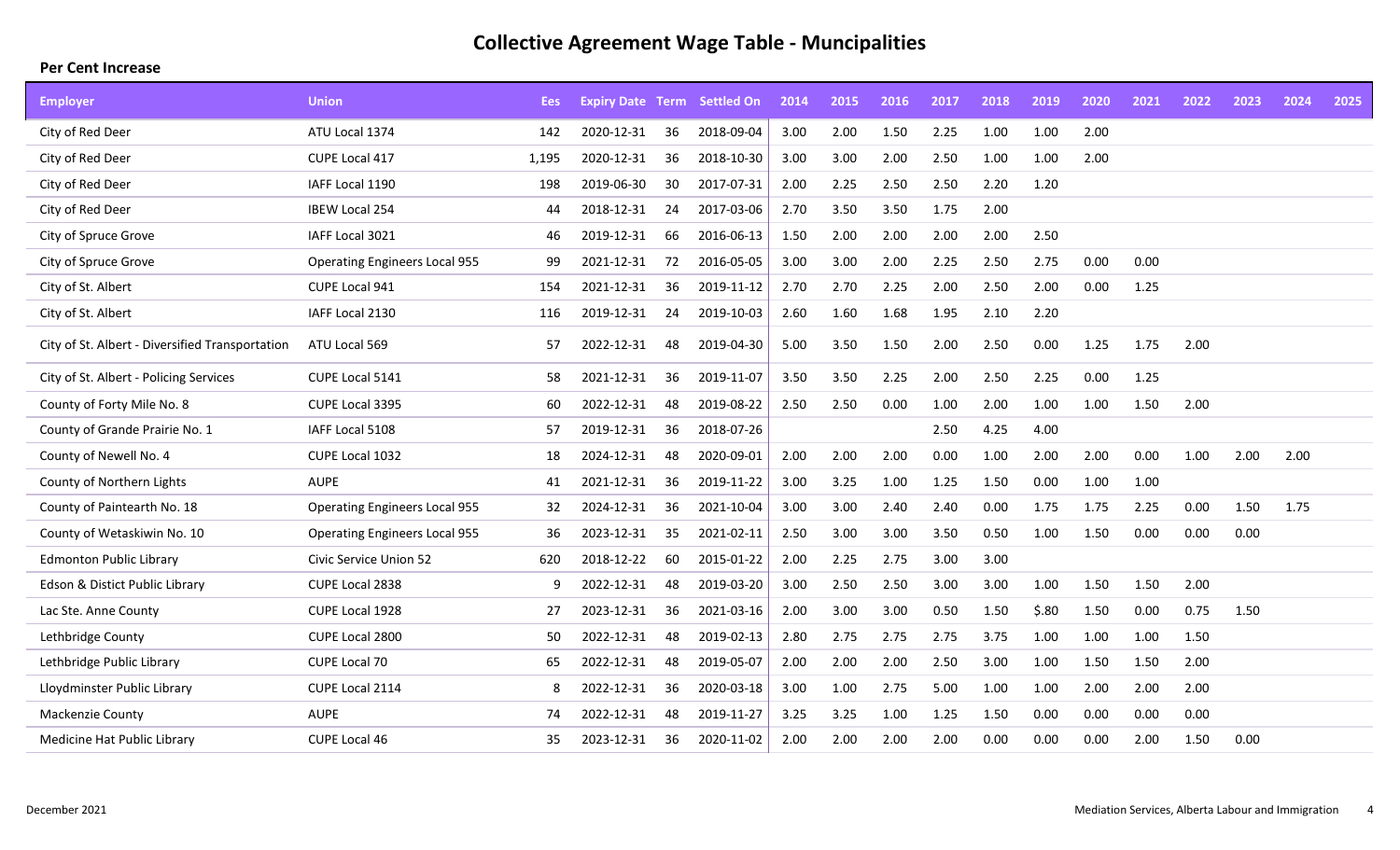| <b>Employer</b>                                   | <b>Union</b>                         | Ees: |            |    | <b>Expiry Date Term Settled On</b> | 2014 | 2015  | 2016  | 2017  | 2018 | 2019 | 2020 | 2021       | 2022 | 2023 | 2024 | 2025 |
|---------------------------------------------------|--------------------------------------|------|------------|----|------------------------------------|------|-------|-------|-------|------|------|------|------------|------|------|------|------|
| Municipal District of Pincher Creek No. 9         | CUPE Local 927                       | 18   | 2022-12-31 | 48 | 2019-02-04                         | 3.00 | 2.50  | 3.00  | 3.50  | 3.50 | 0.00 | 1.75 | 1.75       | 2.00 |      |      |      |
| Municipal District of Provost No. 52              | <b>Operating Engineers Local 955</b> | 40   | 2021-12-31 | 24 | 2019-09-19                         | 2.60 | 2.30  | 2.40  | 1.30  | 1.20 | 1.50 | 1.75 | 1.75       |      |      |      |      |
| Municipal District of Spirit River                | <b>CUPE Local 787</b>                | 10   | 2020-12-31 | 24 | 2019-07-09                         | 2.00 | 1.96  | 1.92  | 1.00  | 2.50 | 0.00 | 0.00 | 0.00       |      |      |      |      |
| Municipality of Crowsnest Pass                    | CUPE Local 812                       | 60   | 2022-12-31 | 48 | 2020-07-17                         | 3.50 | 1.00  | 2.00  | 2.50  | 3.00 | 0.00 | 0.00 | 1.00       | 1.00 |      |      |      |
| Municipality of Jasper                            | CUPE Local 1458                      | 116  | 2020-12-31 | 36 | 2018-07-30                         | 3.50 | 2.50  | 3.00  | 3.50  | 2.00 | 1.25 | 2.50 |            |      |      |      |      |
| Parkland County - Community Peace Officers        | <b>Operating Engineers Local 955</b> | 15   | 2021-12-31 | 24 | 2020-01-24                         | 3.00 | 3.00  | 3.10  | 3.00  | 3.50 | 3.00 | 0.25 | 0.75       |      |      |      |      |
| Parkland County - Public Works                    | <b>Operating Engineers Local 955</b> | 93   | 2021-12-31 | 24 | 2020-02-05                         | 3.00 | 3.00  | 3.00  | 3.00  | 1.00 | 2.00 | 0.75 | 0.75       |      |      |      |      |
| Red Deer Public Library                           | <b>CUPE Local 4810</b>               | 75   | 2020-12-31 | 30 | 2019-03-25                         | 3.00 | 3.00  | 2.00  | 2.50  | 0.00 | 1.00 | 2.00 |            |      |      |      |      |
| Regional Municipality of Wood Bufalo              | CUPE Local 1505                      | 750  | 2020-12-31 | 36 | 2019-07-31                         | 3.00 | 3.00  | 3.00  | 3.00  | 1.50 | 1.25 | 1.25 |            |      |      |      |      |
| Regional Municipality of Wood Bufalo              | IAFF Local 2494                      | 175  | 2020-12-31 | 48 | 2019-10-03                         | 4.00 | 3.00  | 4.50  | 2.00  | 2.25 | 2.25 | 2.50 |            |      |      |      |      |
| Regional Municipality of Wood Bufalo -<br>Transit | CUPE Local 1505                      | 111  | 2023-12-31 | 60 | 2020-04-02                         |      |       | 12.38 | 11.00 | 9.90 | 2.77 | 1.25 | <b>TBD</b> | TBD  | TBD  |      |      |
| Rocky View County                                 | IAFF Local 4794                      | 151  | 2020-12-31 | 36 | 2020-04-21                         | 0.00 | 2.30  | 3.26  | 2.00  | 2.00 | 2.00 | 2.00 |            |      |      |      |      |
| Saddle Hills County                               | <b>AUPE</b>                          | 52   | 2022-12-31 | 48 | 2020-02-13                         | 3.50 | 2.50  | 2.75  | 3.25  | 3.50 | 1.50 | 1.75 | 2.00       | 2.00 |      |      |      |
| <b>Smoky Lake County</b>                          | <b>CUPE Local 4575</b>               | 9    | 2021-12-31 | 36 | 2018-12-11                         | 2.00 | 3.00  | 3.00  | 1.50  | 1.50 | 0.60 | 0.60 | 0.55       |      |      |      |      |
| <b>Smoky Lake County</b>                          | <b>Operating Engineers Local 955</b> | 40   | 2024-12-31 | 48 | 2021-07-08                         | 2.00 | 3.38  | 3.00  | 1.50  | 1.50 | 1.50 | 1.50 | 0.00       | 0.00 | 0.00 | 1.00 |      |
| Strathcona County                                 | <b>AUPE</b>                          | 165  | 2019-12-31 | 36 | 2018-04-20                         | 3.00 | 2.75  | 2.75  | 1.00  | 1.75 | 1.50 |      |            |      |      |      |      |
| Sundre Library Board                              | CUPE Local 417                       | 3    | 2017-12-31 | 36 | 2014-11-12                         | 3.50 | 13.00 | 2.50  | 2.50  |      |      |      |            |      |      |      |      |
| <b>Thorhild County</b>                            | <b>Operating Engineers Local 955</b> | 45   | 2021-12-31 | 48 | 2017-12-04                         | 2.00 | 2.00  | 2.00  | 1.00  | 2.00 | 1.50 | 1.75 | 2.00       |      |      |      |      |
| <b>Town of Blackfalds</b>                         | CUPE Local 417                       | 60   | 2021-12-31 | 36 | 2018-11-18                         | 3.00 | 3.00  | 3.00  | 0.70  | 1.00 | 1.50 | 1.75 | 2.00       |      |      |      |      |
| Town of Bonnyville                                | <b>AUPE</b>                          | 78   | 2021-12-31 | 36 | 2020-03-10                         | 3.50 | 4.00  | 4.00  | 1.00  | 1.50 | 0.75 | 1.25 | 1.00       |      |      |      |      |
| Town of Bowden                                    | CUPE Local 417                       | -5   | 2019-12-31 | 24 | 2018-08-29                         | 2.00 | 2.00  | 1.50  | 1.50  | 1.50 | 1.50 |      |            |      |      |      |      |
| Town of Canmore                                   | <b>CUPE Local 37</b>                 | 12   | 2024-12-31 | 48 | 2021-05-04                         | 2.50 | 2.50  | 1.80  | 1.80  | 1.80 | 1.50 | 1.50 | 0.50       | 1.00 | 1.30 | 1.30 |      |
| Town of Canmore                                   | IAFF Local 4705                      | 23   | 2020-12-31 | 36 | 2019-05-07                         | 2.62 | 2.25  | 2.50  | 2.00  | 2.20 | 2.00 | 2.00 |            |      |      |      |      |
| Town of Claresholm                                | CUPE Local 3023                      | 31   | 2022-12-31 | 48 | 2018-12-12                         | 3.00 | 1.50  | 2.50  | 2.50  | 3.00 | 2.00 | 2.00 | 2.25       | 2.25 |      |      |      |
| Town of Coaldale                                  | <b>AUPE</b>                          | 62   | 2021-12-31 | 48 | 2019-02-05                         | 3.00 | 2.75  | 2.75  | 2.50  | 0.00 | 1.50 | 1.75 | 2.00       |      |      |      |      |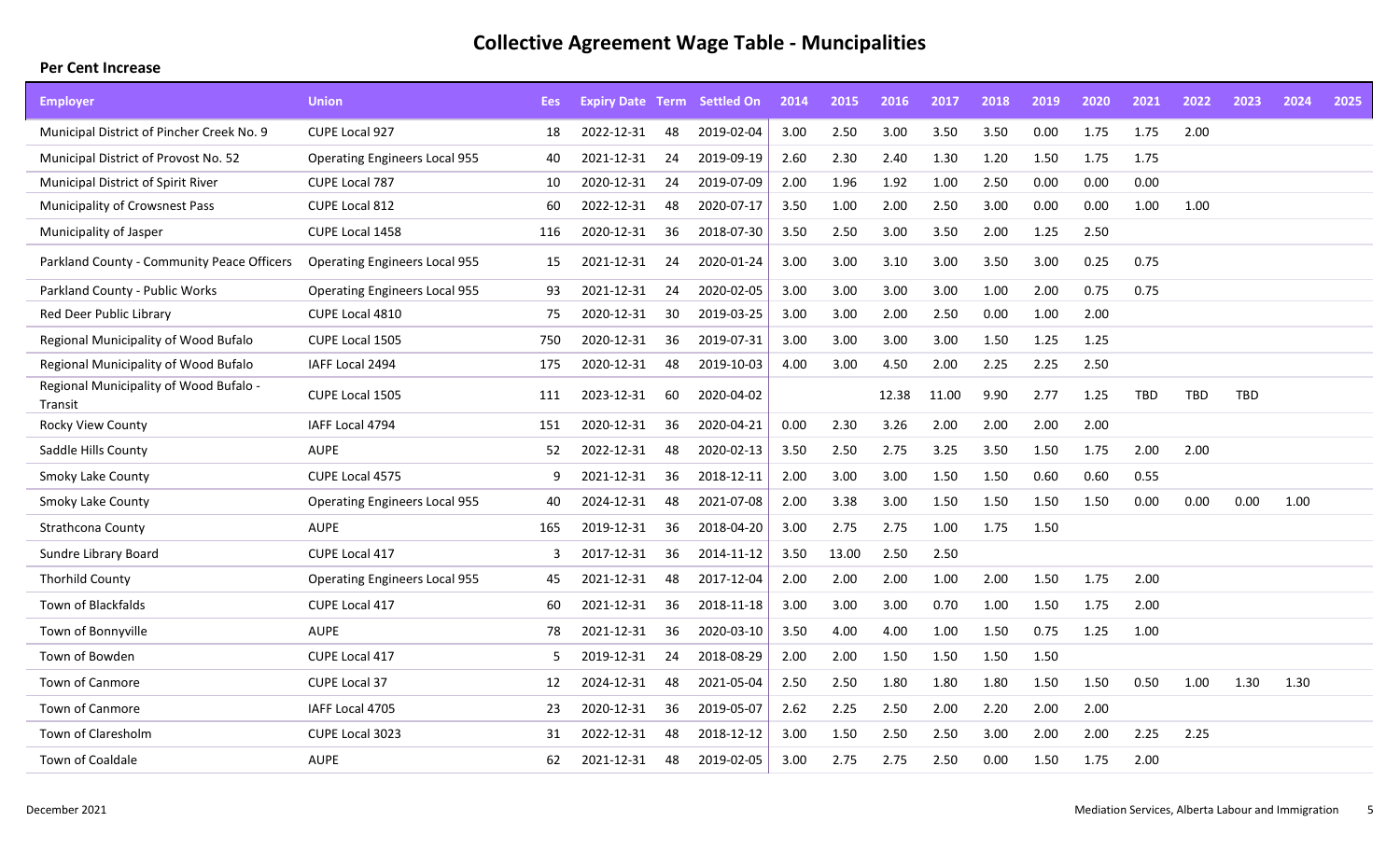| <b>Employer</b>                      | <b>Union</b>                         | Ees | <b>Expiry Date Term Settled On</b> |     |            | 2014 | 2015 | 2016 | 2017 | 2018      | 2019 | 2020 | 2021 | 2022 | 2023 | 2024 | 2025 |
|--------------------------------------|--------------------------------------|-----|------------------------------------|-----|------------|------|------|------|------|-----------|------|------|------|------|------|------|------|
| Town of Cochrane                     | IAFF Local 4819                      | 45  | 2021-12-31                         | 48  | 2019-10-28 | 3.40 | 2.00 | 2.25 | 2.00 | 2.00      | 2.00 | 2.00 | 2.00 |      |      |      |      |
| Town of Cochrane                     | <b>Teamsters Local 987</b>           | 48  | 2022-12-31                         | 58  | 2019-09-04 |      |      |      |      | 0.60      | 2.00 | 2.00 | 2.00 | 2.00 |      |      |      |
| Town of Cochrane Library Board       | CUPE Local 1169                      | 20  | 2022-12-31                         | 48  | 2019-03-29 | 3.00 | 1.00 | 1.25 | 1.25 | 2.50      | 1.50 | 2.00 | 2.50 | 3.00 |      |      |      |
| Town of Drayton Valley               | CUPE Local 2515                      | 56  | 2022-12-31                         | 24  | 2021-03-30 | 3.00 | 3.00 | 3.00 | 3.50 | 1.25      | 1.50 | 2.00 | 0.00 | 2.00 |      |      |      |
| Town of Drumheller                   | CUPE Local 4604                      | 65  | 2022-12-31                         | 48  | 2019-07-31 | 3.00 | 3.50 | 2.00 | 2.00 | 2.50      | 2.15 | 2.25 | 2.00 | 2.50 |      |      |      |
| Town of Drumheller - Outside Workers | CUPE Local 135                       | 40  | 2022-12-31                         | 48  | 2019-05-08 | 3.00 | 3.50 | 2.00 | 2.00 | 2.50      | 1.65 | 1.75 | 2.00 | 2.50 |      |      |      |
| Town of Edson                        | CUPE Local 2838                      | 80  | 2022-12-31                         | 48  | 2018-12-17 | 3.50 | 2.75 | 2.75 | 3.00 | 3.00      | 0.00 | 1.00 | 2.25 | 2.50 |      |      |      |
| Town of Fort Macleod                 | <b>CUPE Local 70</b>                 | 23  | 2021-12-31                         | 12  | 2020-11-24 | 3.00 | 3.00 | 3.00 | 3.00 | 1.00      | 2.00 | 2.00 | 1.00 |      |      |      |      |
| Town of Hgh River                    | <b>Employee Association</b>          | 187 | 2020-09-30                         | 45  | 2018-05-11 |      |      |      |      | <b>NA</b> | 1.00 |      |      |      |      |      |      |
| Town of Hinton                       | Unifor Local 855                     | 102 | 2022-12-31                         | 36  | 2019-12-18 | 2.75 | 3.00 | 3.50 | 1.00 | 2.00      | 3.00 | 1.90 | 1.90 | 1.50 |      |      |      |
| Town of Irricana                     | <b>CUPE Local 37</b>                 | 7   | 2022-12-31                         | 24  | 2021-01-21 | 2.00 | 3.00 | 3.00 | 3.00 | 2.00      | 2.00 | 2.00 | 1.63 | TBD  |      |      |      |
| <b>Town of Millet</b>                | <b>Teamsters Local 362</b>           | 10  | 2020-12-31                         | 24  | 2018-11-28 | 3.00 | 4.50 | 0.00 | 1.50 | 1.50      | 2.00 | 2.00 |      |      |      |      |      |
| Town of Morinville                   | CUPE Local 2426                      | 27  | 2020-12-31                         | -36 | 2018-04-19 | 3.00 | 1.50 | 1.50 | 2.50 | 2.00      | 2.00 | 2.00 |      |      |      |      |      |
| <b>Town of Nanton</b>                | CUPE Local 37                        | 20  | 2023-12-31                         | 36  | 2021-04-16 | 5.55 | 2.50 | 3.00 | 2.00 | 2.00      | 1.30 | 1.40 | 0.50 | 1.00 | 1.00 |      |      |
| Town of Nobleford                    | CUPE Local 2800                      | 4   | 2022-12-31                         | 48  | 2018-10-18 | 3.00 | 2.75 | 3.00 | 3.00 | 3.00      | 2.00 | 2.00 | 2.50 | 3.00 |      |      |      |
| Town of Okotoks                      | IAFF Local 4829                      | 13  | 2019-12-31                         | -36 | 2017-12-20 | 2.60 | 2.25 | 2.50 | 1.60 | 0.00      | 2.50 |      |      |      |      |      |      |
| Town of Peace River                  | CUPE Local 898                       | 99  | 2022-12-31                         | -36 | 2020-04-29 | 3.50 | 3.50 | 3.50 | 1.25 | 2.00      | 2.00 | 1.00 | 1.30 | 1.50 |      |      |      |
| Town of Picture Butte                | CUPE Local 2800                      | 12  | 2023-12-31                         | 36  | 2021-06-11 | 2.00 | 3.00 | 3.00 | 3.00 | 2.00      | 2.00 | 2.25 | 1.00 | 1.00 | 0.00 |      |      |
| Town of Pincher Creek                | CUPE Local 927                       | 26  | 2022-03-31                         | 48  | 2018-10-03 | 1.75 | 2.50 | 3.00 | 3.25 | 1.25      | 1.50 | 2.00 | 2.50 |      |      |      |      |
| Town of Ponoka                       | <b>AUPE</b>                          | 64  | 2019-12-31                         | 36  | 2018-07-23 | 4.00 | 3.00 | 3.50 | 0.00 | 1.50      | 2.20 |      |      |      |      |      |      |
| Town of Ponoka                       | <b>IBEW Local 254</b>                | 4   | 2021-12-31                         | 24  | 2020-06-01 | 3.00 | 3.00 | 3.50 | 0.00 | 1.00      | 1.75 | 0.00 | 1.00 |      |      |      |      |
| Town of Raymond                      | CUPE Local 70                        | 25  | 2022-12-31                         | 48  | 2019-02-11 | 3.00 | 5.50 | 3.00 | 3.00 | 3.00      | 1.00 | 2.00 | 2.00 | 2.50 |      |      |      |
| Town of Redcliff                     | CUPE Local 46                        | 50  | 2023-12-31                         | 48  | 2020-02-24 | 3.00 | 3.00 | 2.00 | 2.00 | 2.00      | 2.00 | 0.00 | 1.00 | 1.25 | 1.50 |      |      |
| Town of Stettler                     | CUPE Local 971                       | 19  | 2023-12-31                         | -36 | 2021-05-23 | 3.00 | 5.70 | 3.00 | 3.00 | 1.50      | 1.50 | 1.50 | 0.00 | 0.50 | 0.50 |      |      |
| Town of Stony Plain                  | <b>Operating Engineers Local 955</b> | 35  | 2020-12-31                         | -36 | 2018-03-06 | 2.00 | 2.60 | 3.25 | 3.00 | 2.50      | 1.50 | 2.50 |      |      |      |      |      |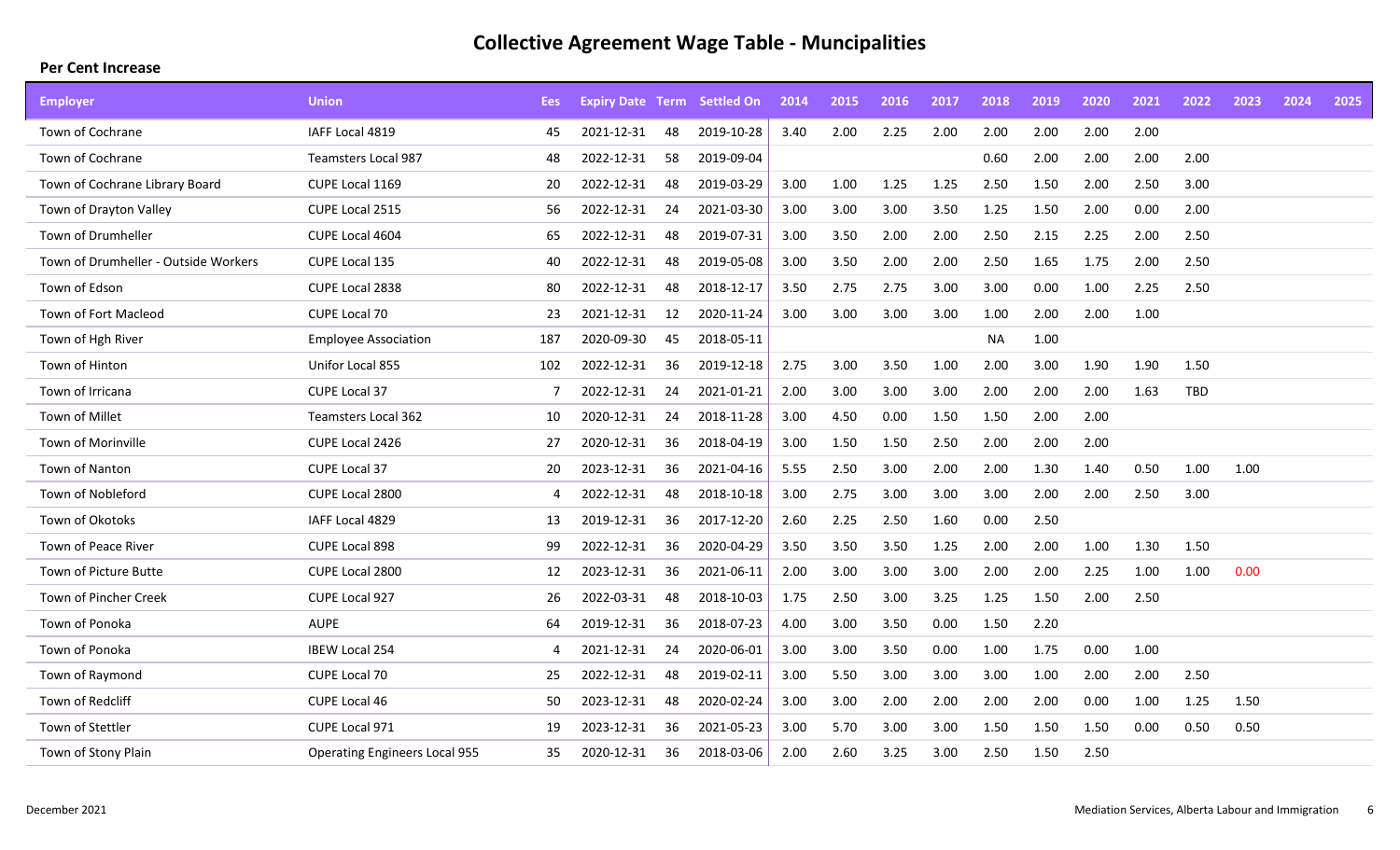| <b>Employer</b>               | <b>Union</b>                    | Ees : | <b>Expiry Date Term Settled On</b> |      |            | 2014 | 2015 | 2016 | -2017 | 2018 | 2019 | 2020 | 2021 | 2022 | 2023 | 2024 | 2025 |
|-------------------------------|---------------------------------|-------|------------------------------------|------|------------|------|------|------|-------|------|------|------|------|------|------|------|------|
| Town of Taber                 | CUPE Local 2038                 | 94    | 2021-12-31                         | 12   | 2020-12-20 | 3.00 | 1.00 | 1.00 | 3.00  | 2.00 | 2.00 | 2.00 | 0.00 |      |      |      |      |
| Town of Taber                 | <b>Taber Police Association</b> | 15    | 2021-12-31                         | -36  | 2019-05-16 | 2.00 | 2.00 | 1.00 | 2.50  | 2.00 | 1.75 | 1.75 | 1.75 |      |      |      |      |
| Town of Thorsby               | <b>CUPE Local 30</b>            | 10    | 2021-12-31                         | -36  | 2019-05-30 | 2.50 | 2.50 | 1.75 | 2.25  | 2.25 | 1.75 | 1.75 | 2.00 |      |      |      |      |
| Town of Three Hills           | CUPE Local 417                  | 21    | 2023-12-31                         | -36- | 2021-02-04 | 3.00 | 2.50 | 2.50 | 2.50  | 0.75 | 1.00 | 2.00 | 0.00 | 0.50 | 0.50 |      |      |
| Town of Vulcan                | <b>CUPE Local 37</b>            | 8     | 2022-12-31                         | - 24 | 2020-12-11 | 2.00 | 2.50 | 2.50 | 2.50  | 1.80 | 2.00 | 2.20 | 0.00 | 0.00 |      |      |      |
| Town of Wainwright            | <b>CUPE Local 5606</b>          | 50    | 2021-12-31                         | -36  | 2018-11-18 | 3.00 | 3.50 | 3.50 | 1.00  | 1.00 | 1.50 | 1.50 | 1.50 |      |      |      |      |
| Town of Westlock              | CUPE Local 3047                 | 39    | 2022-12-31                         | 48   | 2019-02-19 | 3.00 | 2.50 | 2.50 | 3.00  | 3.00 | 1.00 | 1.25 | 1.75 | 2.00 |      |      |      |
| <b>Westlock County</b>        | CUPE Local 3007                 | 40    | 2020-12-31                         | -36  | 2018-09-07 | 2.10 | 2.50 | 2.50 | 3.00  | 1.00 | 1.75 | 1.75 |      |      |      |      |      |
| Wood Buffalo Regional Library | <b>CUPE Local 2157-01</b>       | 50.   | 2021-12-31                         | -37  | 2018-12-14 |      |      |      |       |      | 0.00 | 1.25 | 1.25 |      |      |      |      |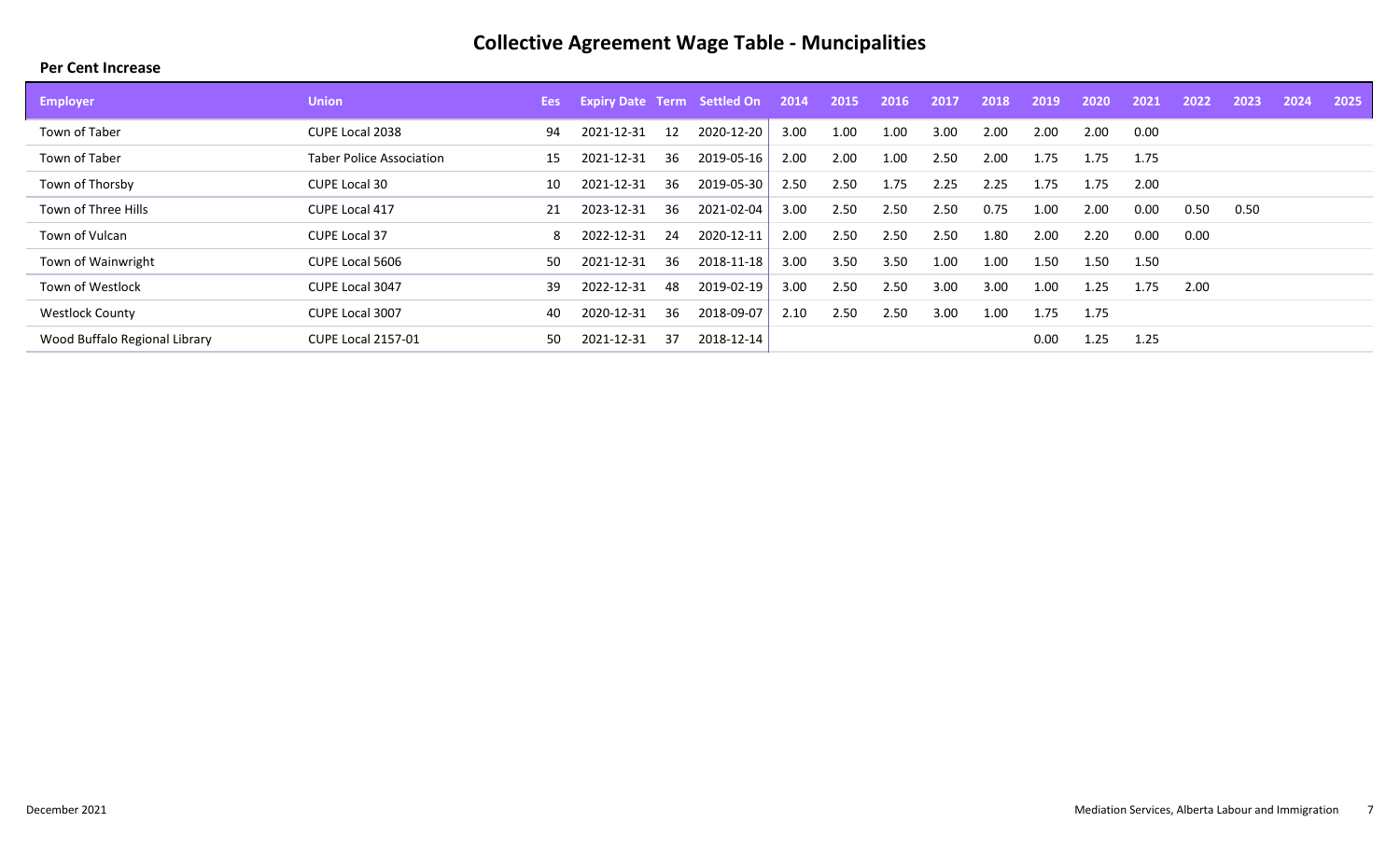### **Collective Agreement Wage Table - Muncipalities - Firefighter**

| <b>Employer</b>                       | <b>Union</b>    | <b>Ees</b> | <b>Expiry Date</b> | <b>Settled On</b> | 2013  | 2014  | 2015  | 2016  | 2017  | 2018  | 2019  | 2020  | 2021  | 2022 | 2023 | 2024 |
|---------------------------------------|-----------------|------------|--------------------|-------------------|-------|-------|-------|-------|-------|-------|-------|-------|-------|------|------|------|
| City of Airdrie                       | IAFF Local 4778 | 71         | 2020-12-31         | 2019-07-05        | 41.83 | 42.87 | 43.52 | 44.65 | 45.54 | 46.45 | 47.38 | 48.33 |       |      |      |      |
|                                       |                 |            |                    |                   | 5.00  | 2.50  | 1.50  | 2.60  | 2.00  | 2.00  | 2.00  | 2.00  |       |      |      |      |
| City of Calgary                       | IAFF Local 255  | 1,387      | 2019-12-31         | 2019-09-27        | 41.27 | 42.20 | 43.26 | 44.34 | 45.45 | 45.45 | 46.14 |       |       |      |      |      |
|                                       |                 |            |                    |                   | 5.11  | 2.25  | 2.50  | 2.50  | 2.50  | 0.00  | 1.50  |       |       |      |      |      |
| City of Edmonton                      | IAFF Local 209  | 1,284      | 2018-12-25         | 2018-12-21        | 41.25 | 42.07 | 43.02 | 44.09 | 45.42 | 46.56 |       |       |       |      |      |      |
|                                       |                 |            |                    |                   | 3.00  | 2.00  | 2.25  | 2.50  | 3.00  | 2.50  |       |       |       |      |      |      |
| City of Grande Prairie                | IAFF Local 2770 | 88         | 2019-12-31         | 2019-10-21        | 41.76 | 43.25 | 43.90 | 44.68 | 45.55 | 46.39 | 47.39 |       |       |      |      |      |
|                                       |                 |            |                    |                   | 3.95  | 3.56  | 1.50  | 1.788 | 1.95  | 1.85  | 2.15  |       |       |      |      |      |
| City of Leduc                         | IAFF Local 4739 | 80         | 2020-12-31         | 2019-11-04        | 42.15 | 42.72 | 43.72 | 44.52 | 45.41 | 46.43 | 47.48 | 48.43 |       |      |      |      |
|                                       |                 |            |                    |                   | 3.00  | 1.35  | 2.35  | 1.83  | 2.00  | 2.25  | 2.25  | 2.00  |       |      |      |      |
| City of Lethbridge                    | IAFF Local 237  | 211        | 2020-12-31         | 2018-10-01        | 41.57 | 42.61 | 43.55 | 44.64 | 45.67 | 46.58 | 47.51 | 48.46 |       |      |      |      |
|                                       |                 |            |                    |                   | 3.00  | 2.50  | 2.20  | 2.50  | 2.30  | 2.00  | 2.00  | 2.00  |       |      |      |      |
| City of Lloydminster                  | IAFF Local 5182 | 36         | 2021-12-31         | 2019-06-10        |       |       |       |       |       | 45.66 | 46.58 | 47.51 | 48.46 |      |      |      |
|                                       |                 |            |                    |                   |       |       |       |       |       |       | 2.00  | 2.00  | 2.00  |      |      |      |
| City of Medicine Hat                  | IAFF Local 263  | 78         | 2018-12-31         | 2016-11-07        | 41.15 | 42.60 | 43.46 | 44.38 | 44.38 | 45.28 |       |       |       |      |      |      |
|                                       |                 |            |                    |                   | 3.00  | 3.50  | 2.00  | 2.12  | 0.00  | 2.00  |       |       |       |      |      |      |
| City of Red Deer                      | IAFF Local 1190 | 198        | 2019-06-30         | 2017-07-31        | 41.25 | 42.07 | 43.02 | 44.09 | 45.19 | 46.19 | 46.75 |       |       |      |      |      |
|                                       |                 |            |                    |                   | 3.07  | 2.00  | 2.25  | 2.50  | 2.50  | 2.20  | 1.20  |       |       |      |      |      |
| City of Spruce Grove                  | IAFF Local 3021 | 46         | 2019-12-31         | 2016-06-13        | 41.49 | 43.04 | 43.90 | 44.78 | 45.67 | 46.58 | 47.75 |       |       |      |      |      |
|                                       |                 |            |                    |                   | 3.00  | 3.70  | 2.00  | 2.00  | 2.00  | 2.00  | 2.50  |       |       |      |      |      |
| City of St. Albert                    | IAFF Local 2130 | 116        | 2019-12-31         | 2019-10-03        | 42.26 | 43.36 | 44.06 | 44.80 | 45.67 | 46.63 | 47.66 |       |       |      |      |      |
|                                       |                 |            |                    |                   | 4.21  | 2.60  | 1.60  | 1.70  | 2.00  | 2.10  | 2.20  |       |       |      |      |      |
| County of Grande Prairie No. 1        | IAFF Local 5108 | 57         | 2019-12-31         | 2018-07-26        |       |       |       |       | 43.28 | 45.14 | 46.96 |       |       |      |      |      |
|                                       |                 |            |                    |                   |       |       |       |       | 2.50  | 4.25  | 4.00  |       |       |      |      |      |
| Regional Municipality of Wood Buffalo | IAFF Local 2494 | 175        | 2020-12-31         | 2019-10-03        | 45.95 | 47.80 | 49.23 | 51.47 | 52.50 | 53.68 | 54.89 | 56.27 |       |      |      |      |
|                                       |                 |            |                    |                   | 3.00  | 4.00  | 3.00  | 4.50  | 2.00  | 2.25  | 2.25  | 2.50  |       |      |      |      |
| Rocky View County                     | IAFF Local 4794 | 151        | 2020-12-31         | 2020-04-21        | 42.26 | 42.26 | 43.23 | 44.64 | 45.53 | 46.45 | 47.38 | 48.33 |       |      |      |      |
|                                       |                 |            |                    |                   | 3.00  | 0.00  | 2.30  | 3.26  | 2.00  | 2.00  | 2.00  | 2.00  |       |      |      |      |
| Strathcona County                     | IAFF Local 2461 | 182        | 2016-12-31         | 2016-05-24        | 42.01 | 43.19 | 44.17 | 44.80 | 45.70 | 46.61 | 47.59 |       |       |      |      |      |
|                                       |                 |            |                    |                   | 3.00  | 2.80  | 2.20  | 1.50  | 2.00  | 2.00  | 2.10  |       |       |      |      |      |
| Town of Canmore                       | IAFF Local 4705 | 23         | 2020-12-31         | 2019-05-07        | 41.15 | 42.23 | 43.18 | 44.26 | 45.16 | 46.15 | 47.07 | 48.01 |       |      |      |      |
|                                       |                 |            |                    |                   | 3.89  | 2.62  | 2.25  | 2.50  | 2.00  | 2.20  | 2.00  | 2.00  |       |      |      |      |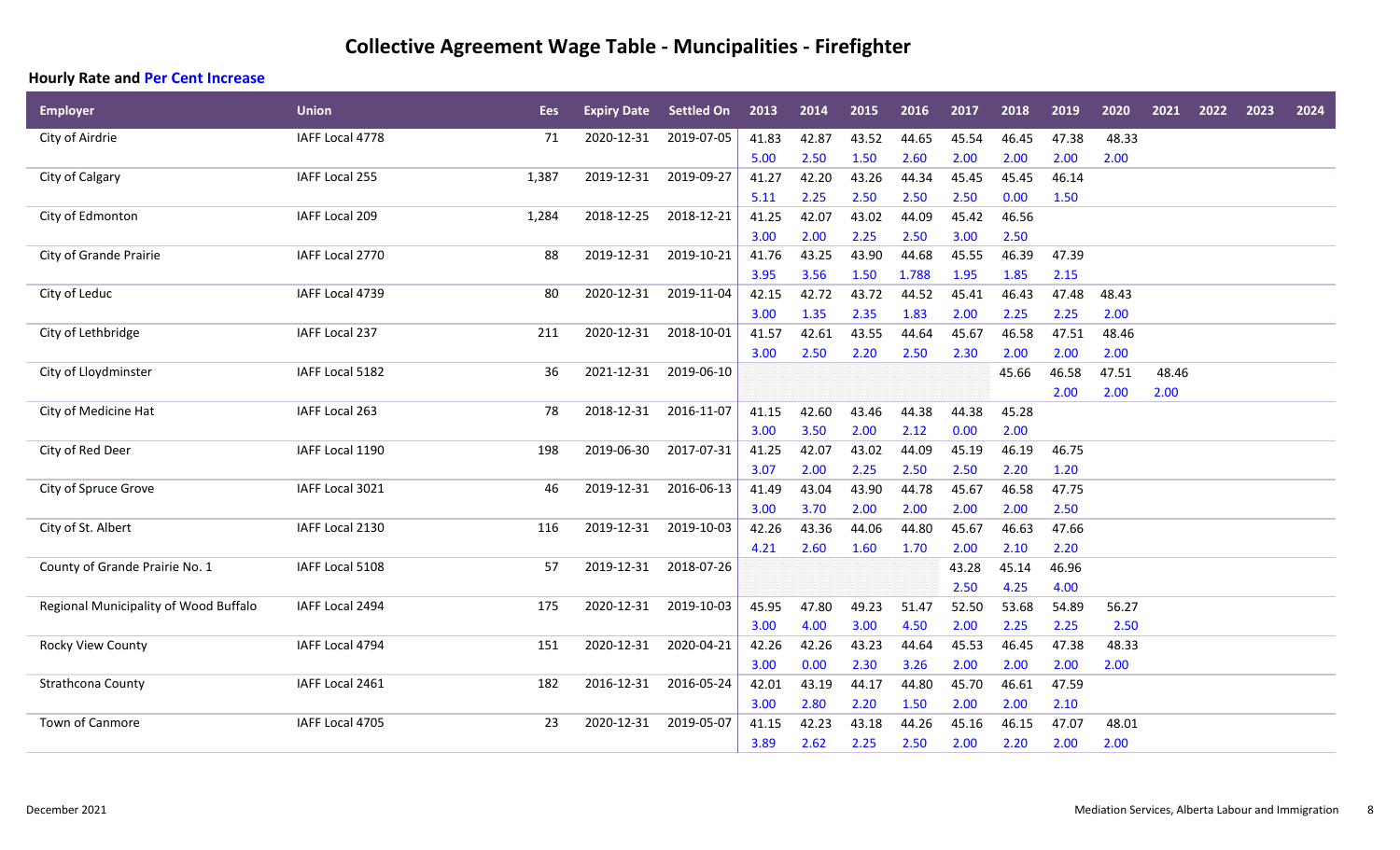### **Collective Agreement Wage Table - Muncipalities - Firefighter**

| <b>Employer</b>    | <b>Union</b>                | Ees       | <b>Expiry Date</b> Settled On 2013 |            |       | 2014  | 2015  | 2016  | 2017  | 2018      | 2019  | 2020  | 2021  | 2022 | 2023 | 2024 |
|--------------------|-----------------------------|-----------|------------------------------------|------------|-------|-------|-------|-------|-------|-----------|-------|-------|-------|------|------|------|
| Town of Cochrane   | IAFF Local 4819             | 45        | 2021-12-31                         | 2019-10-28 | 41.23 | 42.65 | 43.50 | 44.49 | 45.41 | 46.32     | 47.24 | 48.19 | 49.15 |      |      |      |
|                    |                             |           |                                    |            | 3.00  | 3.40  | 2.00  | 2.25  | 2.00  | 2.00      | 2.00  | 2.00  | 2.00  |      |      |      |
| Town of High River | <b>Employee Association</b> | <b>NA</b> | 2020-09-30                         | 2018-05-11 |       |       |       |       |       | 43.13     | 43.56 |       |       |      |      |      |
|                    |                             |           |                                    |            |       |       |       |       |       | <b>NA</b> | 1.00  |       |       |      |      |      |
| Town of Okotoks    | IAFF Local 4829             | 13        | 2019-12-31                         | 2017-12-20 | 41.15 | 42.23 | 43.18 | 44.26 | 44.97 | 44.97     | 46.09 |       |       |      |      |      |
|                    |                             |           |                                    |            | 3.50  | 2.60  | 2.25  | 2.50  | 1.60  | 0.00      | 2.50  |       |       |      |      |      |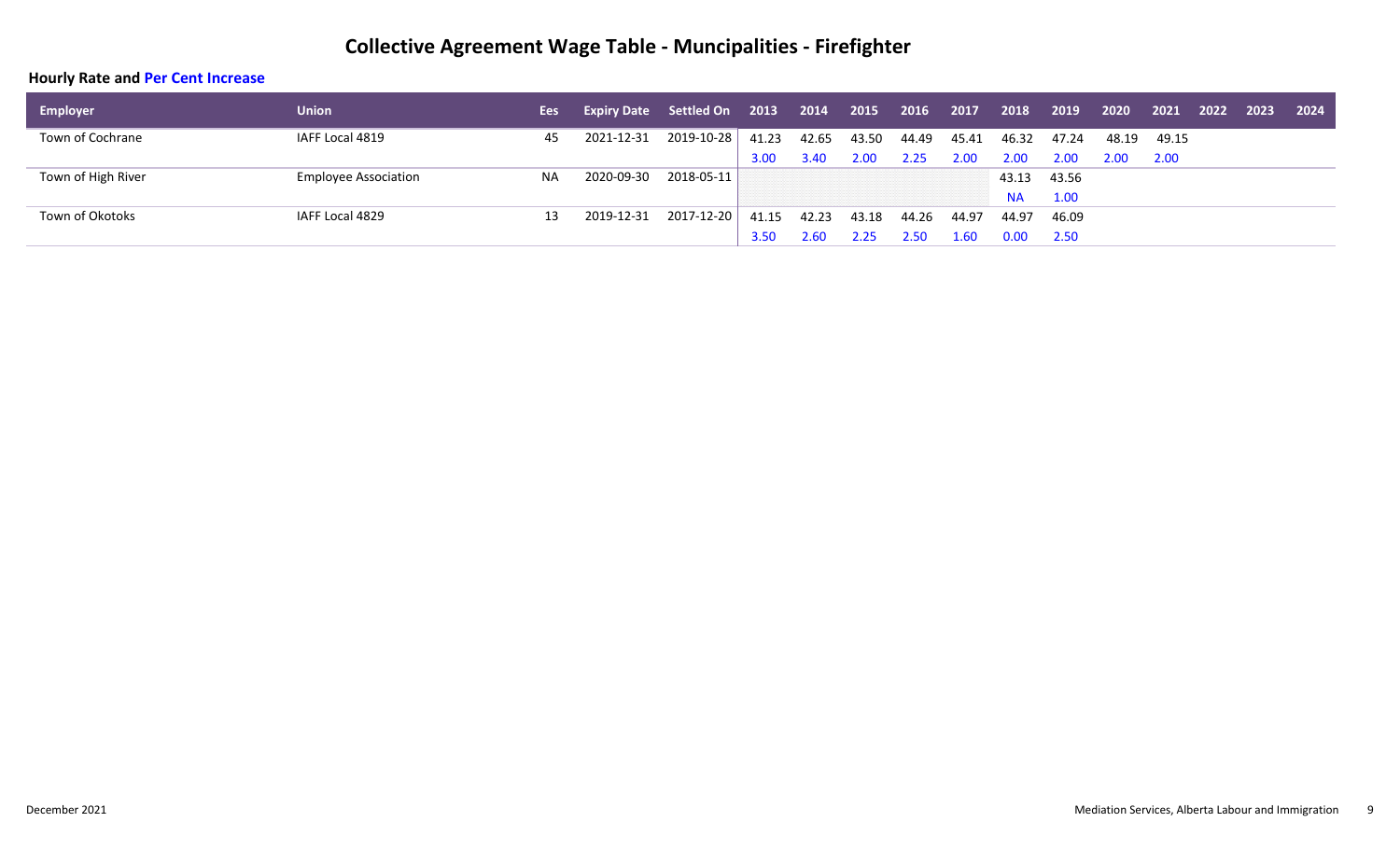| <b>Employer</b>                      | <b>Union</b>                          | Ees   | <b>Expiry Date</b> | Settled On | 2014  | 2015  | 2016  | 2017  | 2018  | 2019  | 2020  | 2021  | 2022  | 2023  | 2024  | 2025  |
|--------------------------------------|---------------------------------------|-------|--------------------|------------|-------|-------|-------|-------|-------|-------|-------|-------|-------|-------|-------|-------|
| <b>Blood Tribe Police Commission</b> | <b>Blood Tribe Police Association</b> | 27    | 2018-03-31         | 2016-11-26 | 40.31 | 41.73 | 42.77 | 43.84 |       |       |       |       |       |       |       |       |
|                                      |                                       |       |                    |            | 1.50  | 3.50  | 2.50  | 2.50  |       |       |       |       |       |       |       |       |
| City of Camrose                      | <b>Camrose Police Association</b>     | 28    | 2020-12-31         | 2018-04-16 | 43.83 | 44.70 | 45.82 | 46.74 | 47.32 | 47.91 | 49.00 |       |       |       |       |       |
|                                      |                                       |       |                    |            | 1.75  | 2.00  | 2.50  | 2.00  | 1.25  | 1.25  | 2.25  |       |       |       |       |       |
| City of Calgary                      | <b>Calgary Police Association</b>     | 2,200 | 2021-01-03         | 2020-04-06 | 44.75 | 45.99 | 47.36 | 48.55 | 48.55 | 49.29 | 50.02 |       |       |       |       |       |
|                                      |                                       |       |                    |            | 2.25  | 2.75  | 3.00  | 2.50  | 0.00  | 1.50  | 1.50  |       |       |       |       |       |
| City of Camrose                      | <b>Camrose Police Association</b>     | 28    | 2020-12-31         | 2018-04-16 | 43.83 | 44.70 | 45.82 | 46.74 | 47.32 | 47.91 | 49.00 |       |       |       |       |       |
|                                      |                                       |       |                    |            | 1.75  | 2.00  | 2.50  | 2.00  | 1.25  | 1.25  | 2.25  |       |       |       |       |       |
| City of Edmonton                     | <b>Edmonton Police Association</b>    | 1,881 | 2020-12-20         | 2018-12-21 | 44.75 | 45.87 | 47.13 | 48.19 | 49.40 | 50.14 | 50.89 |       |       |       |       |       |
|                                      |                                       |       |                    |            | 2.40  | 2.50  | 2.75  | 2.25  | 2.50  | 1.50  | 1.50  |       |       |       |       |       |
| City of Lacombe                      | Lacombe Police Association            | 21    | 2025-12-31         | 2021-03-22 | 42.71 | 43.67 | 44.77 | 45.66 | 46.12 | 46.93 | 47.75 | 48.22 | 49.19 | 50.05 | 51.05 | 52.07 |
|                                      |                                       |       |                    |            | 2.00  | 2.25  | 2.50  | 2.00  | 1.00  | 1.75  | 1.75  | 1.00  | 2.00  | 1.75  | 2.00  | 2.00  |
| City of Lethbridge                   | Lethbridge Police Association         | 166   | 2020-12-31         | 2019-12-16 | 44.83 | 45.73 | 46.87 | 47.81 | 48.77 | 49.75 | 50.75 |       |       |       |       |       |
|                                      |                                       |       |                    |            | 3.00  | 2.00  | 2.50  | 2.00  | 2.00  | 2.00  | 2.00  |       |       |       |       |       |
| City of Medicine Hat                 | Medicine Hat Police Association       | 114   | 2020-12-31         | 2019-04-15 | 44.36 | 45.47 | 46.61 | 46.61 | 47.54 | 48.72 | 50.44 |       |       |       |       |       |
|                                      |                                       |       |                    |            | 2.50  | 2.50  | 2.50  | 0.00  | 2.00  | 2.50  | 3.50  |       |       |       |       |       |
| Town of Taber                        | <b>Taber Police Association</b>       | 15    | 2021-12-31         | 2019-05-16 | 42.71 | 43.56 | 44.00 | 45.11 | 46.01 | 46.81 | 47.63 | 48.47 |       |       |       |       |
|                                      |                                       |       |                    |            | 2.00  | 2.00  | 1.00  | 2.50  | 2.00  | 1.75  | 1.75  | 1.75  |       |       |       |       |